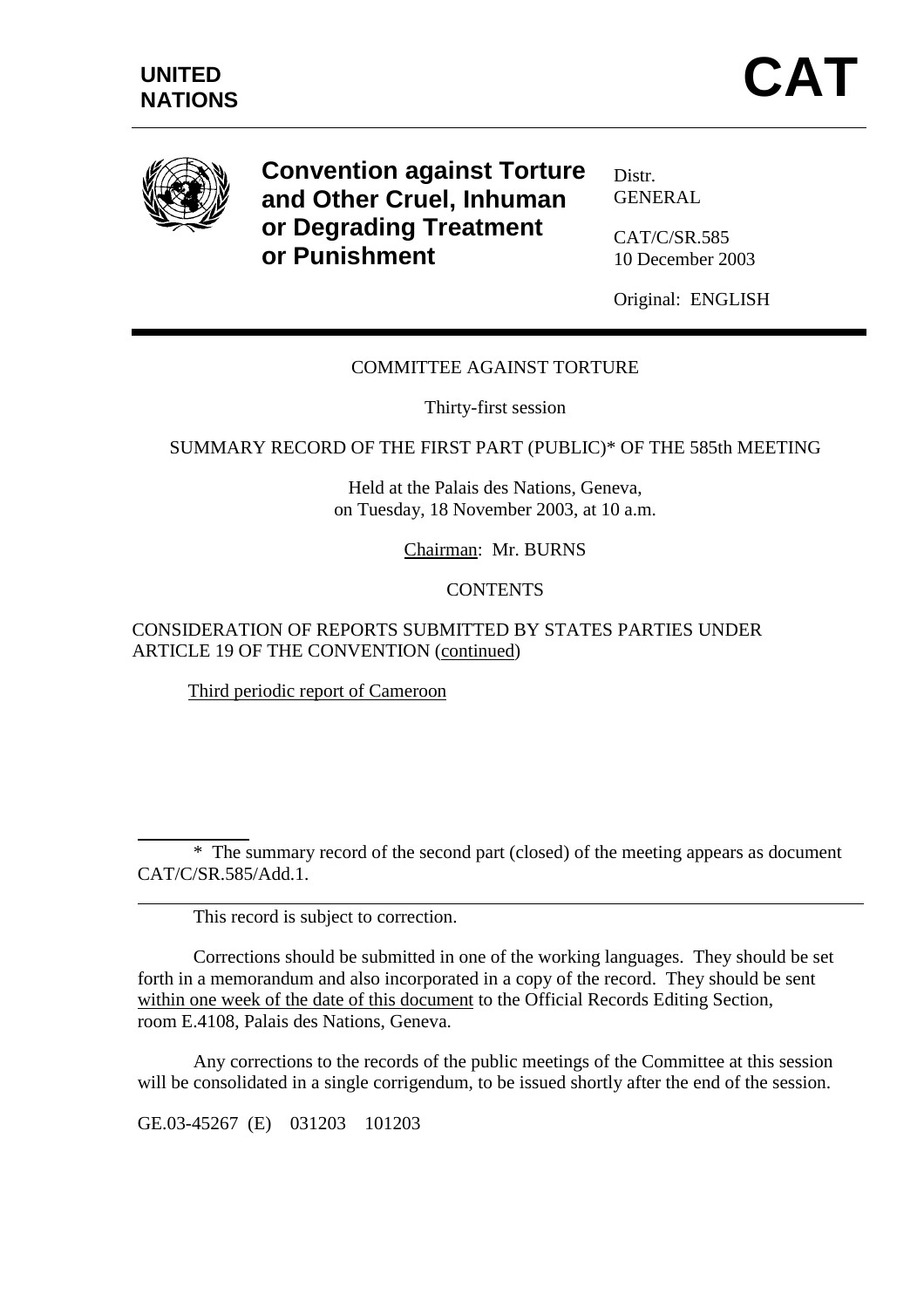### The meeting was called to order at 10.05 a.m.

# CONSIDERATION OF REPORTS SUBMITTED BY STATES PARTIES UNDER ARTICLE 19 OF THE CONVENTION (continued)

# Third periodic report of Cameroon (CAT/C/34/Add.17; HRI/CORE/1/Add.109)

1. At the invitation of the Chairman, Mr. Bidima, Mr. Djounkeng, Mr. Lissou, Mr. Mahouve, Mr. Mandandi, Ms. Mfoula, Mr. Ndjemba Endezoumou, Mr. Ngantcha, Mr. Pongmoni and Mr. Youssifou took places at the Committee table.

2. Mr. NDJEMBA ENDEZOUMOU (Cameroon), introducing the third periodic report of Cameroon (CAT/C/34/Add.17), said that since 1990 the President of Cameroon had promulgated a series of laws to lay the foundations for a free and democratic society, culminating with the amendment of the Constitution in 1996 by Act No. 96/06, which incorporated human rights into constitutional law, established an independent judicial power and instituted administrative decentralization. The third periodic report covered the period from 1996 to 2000 and comprised four parts. Part One analysed the implications of the amended Constitution, which provided for the establishment of the Constitutional Council, the Supreme Court and a bicameral legislature. It also set out a number of principles aimed at protecting human rights, prohibiting torture, cruel, inhuman or degrading treatment and establishing the presumption of innocence.

3. Part Two was the most extensive section and provided information on new measures and developments relating to the implementation of the Convention. On 10 January 1997, three important laws had been promulgated: Act No. 97/009, incorporating in the Criminal Code appropriate penalties for torture, which could not be justified on any grounds; Act No. 97/010, establishing the extradition regime to combat acts of torture committed on national territory and abroad; and Act No. 97/012, establishing the conditions governing the entry, stay and departure of aliens, which established the right to appeal against administrative measures for deportation. In addition, on 4 April 1997 regulation No. 97/01, authorizing courts to order compensation for injury resulting from assault causing bodily harm, had been adopted.

4. Numerous regulations had been adopted in respect of the police, gendarmerie, security forces and prison officers with a view to prohibiting ill-treatment. They contained strict measures governing detention, and failure to abide by them would result in disciplinary action. The regulations served to remind the officers concerned that the rights and freedoms of detainees must be respected at all times. The effectiveness of those measures was monitored internally by police and gendarmerie officials as well as by the judicial authorities. Violations were punishable under article 132 of the Criminal Code.

5. Members of the military and the gendarmerie were regularly brought before the courts for offences constituting human rights violations, in particular torture and ill-treatment, as paragraphs 120-135 of the report made clear. It was strictly forbidden to use violence or torture during questioning to extract confessions, and evidence thus obtained was inadmissible. A number of cases showed that efforts were increasingly being made to combat torture and other forms of ill-treatment and that legal action was systematically taken against the perpetrators of such offences. Since 1990 more than 500 complaints had been lodged against national security officials of various ranks for human rights violations. A presidential decree of 16 April 2003 had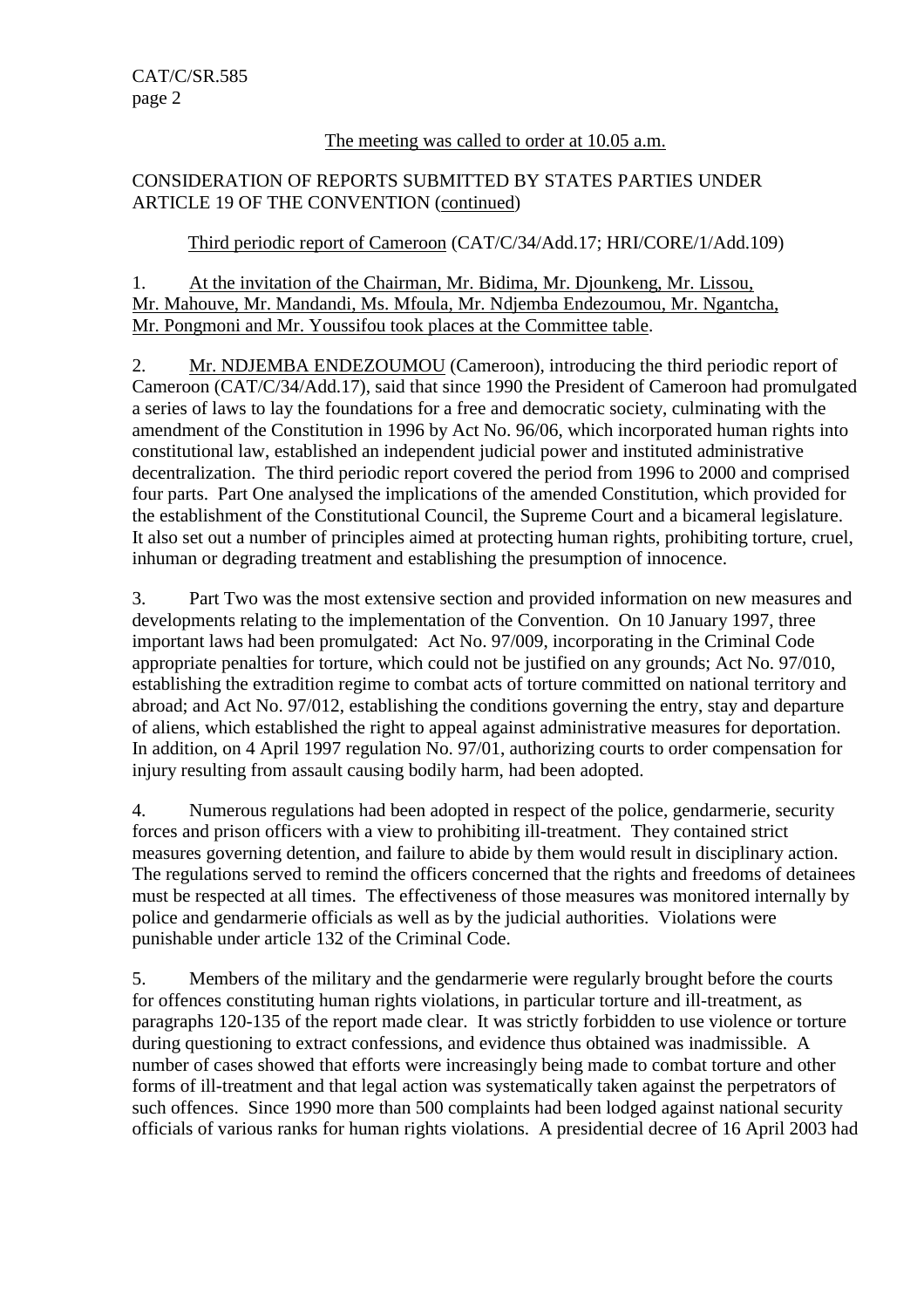set up a discipline board under the Department of National Security which ruled on disciplinary offences, including the assault of a superior or a subordinate and violence, assault or brutality against a law enforcement officer or detainee. Such offences could result in disciplinary and criminal sanctions. Pursuant to two decrees of 27 March 1992, on regulation of the prison system and the special status of prison administration officials, and to order No. 080 of 16 May 1983 of the Ministry of Territorial Administration, on the disciplinary system for prison administration officials, sanctions were routinely imposed on all prison personnel found guilty of torture or any other ill-treatment of inmates.

6. A 1995 presidential decree had led to the establishment of a prison health-care office under the Ministry of Territorial Administration. Health staff had been recruited and funds made available to purchase medicine for prisoners. To remedy the problem of overcrowding three new prisons had been constructed, and studies were under way for the construction of additional prisons in Yaoundé, Douala and Kaélé.

7. A total of 6,037 prisoners had benefited from the general amnesty of November 2002: 1,757 had been released and 4,280 had had their sentence reduced. In 2002 the Department of Prison Administration had launched a programme to recruit between 700 and 1,000 prison workers, and the salaries of senior staff had been raised. A seminar for the latter had been held in October 2003 on the theme of respect for human rights and security requirements in the prison environment. The need for modernization had been highlighted, and since 60 recommendations addressed to the Government, prison governors, the National School of Penitentiary Administration and civil society had been adopted. The President had called for a debate on the reform of the prison system and the drafting of a new prison policy.

8. One of the duties of security police superintendents was to ensure the safety of persons held in police custody. A circular letter dated 6 April 2001 from the Department of National Security on the improvement of conditions of police custody prohibited all acts that violated the dignity of persons held in custody, including the stripping of inmates. In a circular dated 8 July 2003, police officers were urged to ensure that photographs of suspects taken for public information purposes had greater regard for the decency and human dignity of the individuals concerned.

9. In order to enhance the efficiency of the Inspectorate-General of the Judiciary, certain provisions of Decree No. 96/280, on the organization of the Ministry of Justice, had been amended by Decree No. 2000/372 of 18 December 2000. Efforts to improve the material and working conditions of judges had been made by Decree No. 97/6 of 22 January 1997. To bring the justice system closer to persons being tried, nine new courts had been established, including two open courts in Yaoundé and Douala. The supervision of pre-trial detention was a major concern and had been the main theme of a meeting of heads of the Court of Appeal held in February 2002. On instructions from the Ministry of Justice, all public prosecutors had started to monitor pre-trial detention in their respective jurisdictions. It had also been recommended that a judge should be appointed to monitor pre-trial detention at the district and national levels. Government consultations were under way to expedite procedures for persons awaiting trial.

10. There were two types of bodies independent of the executive power which ensured the protection of human rights: the National Committee on Human Rights and Freedoms set up in 1990 and the parliamentary commissions of inquiry provided for under article 35 of the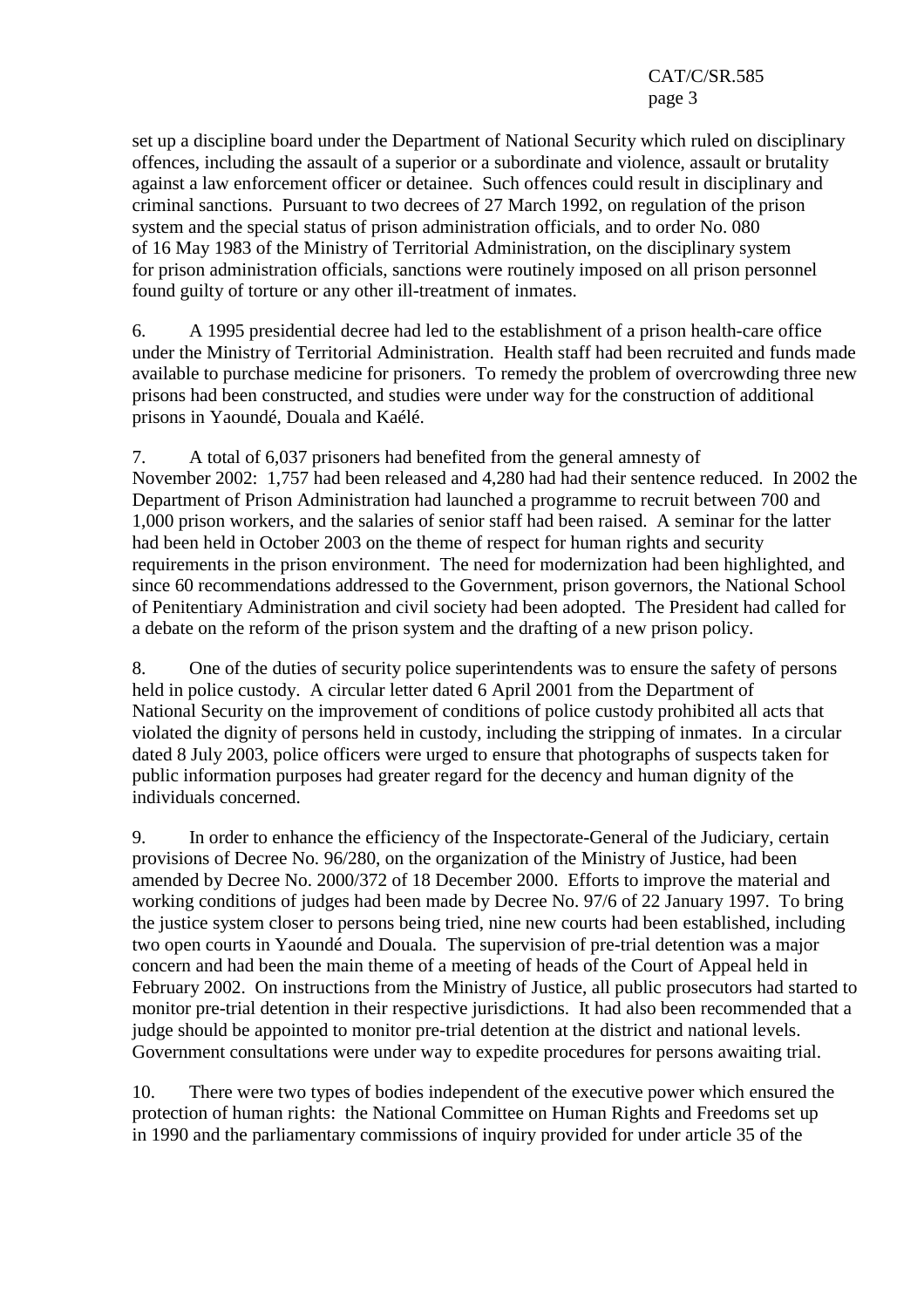amended Constitution of 1996. Cameroon sought to cooperate in international efforts to combat torture by, inter alia, the drafting of appropriate extradition legislation. It had also contributed to the work of the International Criminal Tribunal for Rwanda. The annual reports of the President of the Tribunal to the General Assembly and the Security Council had highlighted Cameroon's cooperation in transferring suspects to the Tribunal headquarters.

11. With regard to education, he noted that corporal punishment and other forms of violence were prohibited under Act No. 98/004 of 14 April 1998. The prohibition against torture was an integral part of the human rights component of training courses for civilian, military, judicial, medical and law enforcement personnel. Raising awareness about the prohibition against torture was also one of the functions of the two new colleges for the gendarmerie, the National Committee on Human Rights and Freedoms and the International Committee of the Red Cross (ICRC) regional office in Cameroon. Information was also provided in the country's mass media. More than 1,100 police officers and superintendents had graduated from the National Police College, and more than 3,700 constables had completed their training in 2003. According to a presidential decree dated 16 April 2003, applicants for the National Police College, and police training centres must be upright citizens with no previous convictions.

12. Cameroon was determined to combat torture despite its financial and other constraints, but, like other developing countries, required support. It was difficult to feed the steadily rising prison population with dwindling resources, and Cameroon was pinning its hopes on assistance from the international community in curbing underdevelopment and protecting human rights. Participation in the Heavily Indebted Poor Countries' Debt Initiative and the establishment in 2001 of the United Nations Subregional Centre for Human Rights and Democracy in Central Africa were important steps in that connection.

13. In September 2001 the Special Rapporteur on Prisons and Conditions of Detention in Africa of the African Commission on Human and People's Rights had visited selected detention sites in Cameroon. Relevant reports had also been submitted to the Commission under the African Charter on Human and People's Rights and to the United Nations Committee on the Rights of the Child. On 12 October 2000 Cameroon had signed the declarations relating to articles 20 and 21 of the Convention against Torture and had contributed to the United Nations Voluntary Fund for the Victims of Torture. It had also endeavoured to provide information concerning human rights issues brought before international courts. He reiterated the pledge made when Cameroon's second periodic report had been considered to submit all future reports in timely fashion. He also assured the Committee that due attention would be paid to its comments and concerns regarding the third periodic report.

14. Mr. CAMARA, Country Rapporteur, commended the State party for being one of the few countries in sub-Saharan Africa to have consistently fulfilled its reporting obligations to the Committee, albeit with some delay. Furthermore, the current report had been prepared in accordance with the Committee's guidelines and made due reference to the concluding observations and recommendations of the Committee on Cameroon's previous report. Clearly, Cameroon was taking steps to fulfil its obligations under the Convention.

15. However, it seemed that Cameroon's remarkable efforts to bring its legal system into line with international standards were not always followed up in practice and that certain practices that were incompatible with the rule of law persisted. For example, he had a number of concerns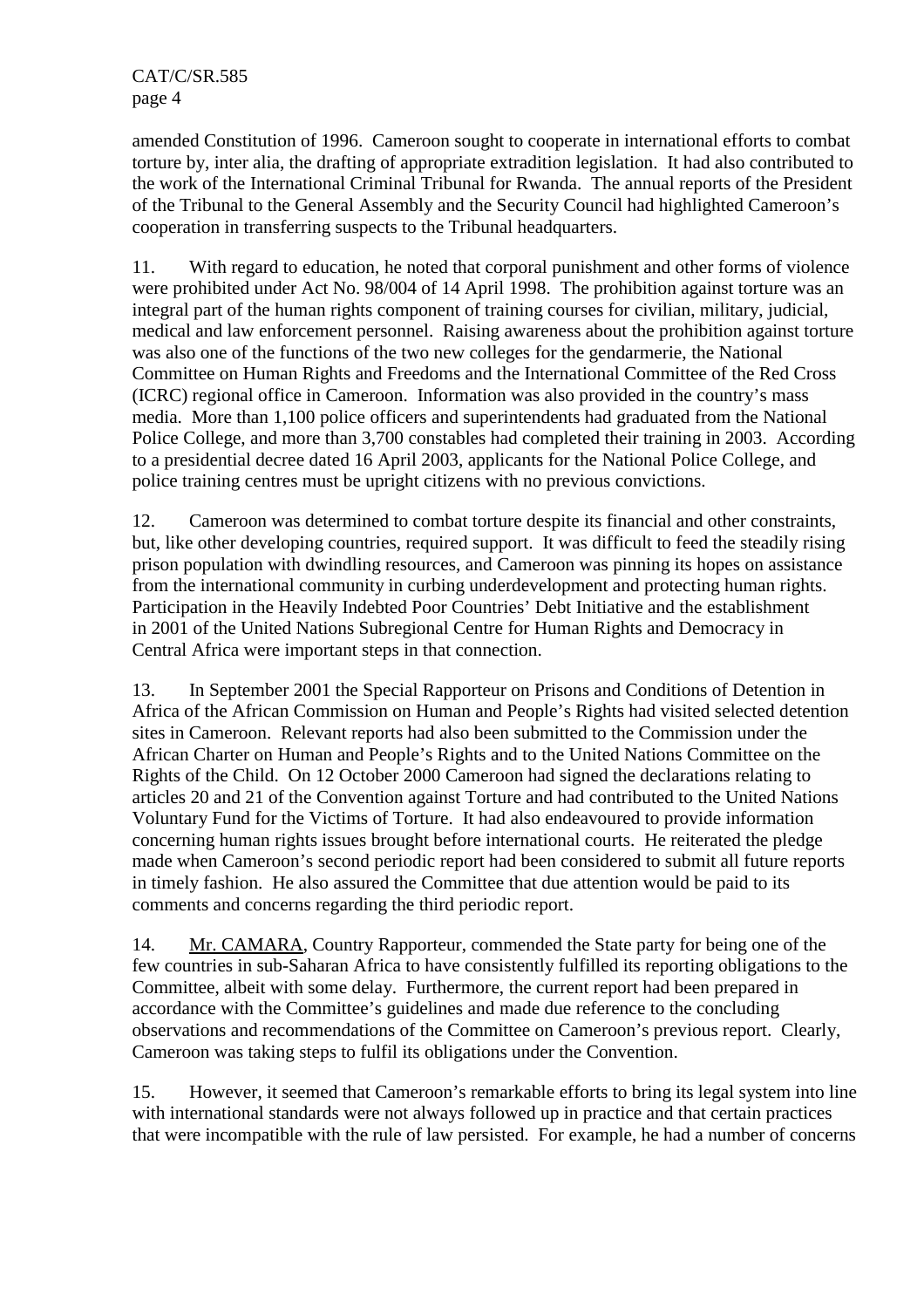with regard to the right to personal freedom. In Cameroon persons could be held in normal police custody for a maximum period of 24 hours, renewable on three occasions, or in military custody for up to 16 hours; however, they could also be placed in administrative detention as a preventive measure for renewable periods of 15 days. It seemed that all administrative detainees were subjected to the same regime, regardless of the reason for their detention. He would therefore be interested in knowing whether a register was kept that indicated how long and why a person was being held. Such a register would permit more effective monitoring of the situation.

16. He also sought information about the legislative provision that stipulated that the duration of custody could be prolonged in order to take into account the time taken to transfer the detainee to court. It seemed somewhat excessive to allow an additional 24 hours of custody for every 50 kilometres to be travelled, regardless of the state of the country's infrastructure.

17. It appeared that certain tribal chiefs had the power to place persons in detention. Yet according to universally accepted standards, that power was the preserve of an independent judiciary. The Committee would welcome information about such detention and would like to know whether any control mechanisms were in place.

18. The delegation should provide further information about the role of public prosecutors in Cameroon's legal system; for example, it would be useful to know the degree of independence and influence they enjoyed.

19. He wished to know more about military tribunals and the other exceptional jurisdictions that operated in Cameroon, including the State Security Court. He would be interested in knowing in particular which jurisdiction applied in cases involving high-ranking Government officials who violated the law in the course of their duties. He wondered whether the Ministry of Defence had the power to prosecute individuals accused of committing acts of torture. He would also like to know whether the military courts had the competence to hear cases involving civilians and what role the Ministry of Defence played in the operation of those courts.

20. He welcomed the information provided in the report in connection with articles 1 and 4 of the Convention. It was clear that the legislation of Cameroon had been brought into line with the provisions of the Convention.

21. Under article 33 of the Criminal Code, obeying an order from a legitimate authority constituted grounds for absolute discharge. According to paragraph 121 of the report, however, it was prohibited to carry out a manifestly illegal order. The delegation should explain what was meant by "manifestly illegal", since under article 2, paragraph 3, of the Convention an order from a superior officer or a public authority could not be invoked as a justification for torture.

22. The State party should provide more information about its extradition procedures. Under article 3 of the Convention, no State party could extradite a person if there were substantial grounds for believing that that person might be subjected to torture. As far as he understood, the Cameroonian courts had only eight days to decide on the admissibility of a request for extradition, and that decision could not be suspended, rendering an appeal virtually pointless. However, he noted with satisfaction that the Yaoundé Court of Appeal had refused to extradite a number of Rwandans accused of genocide on the basis of the situation obtaining at that time in Rwanda.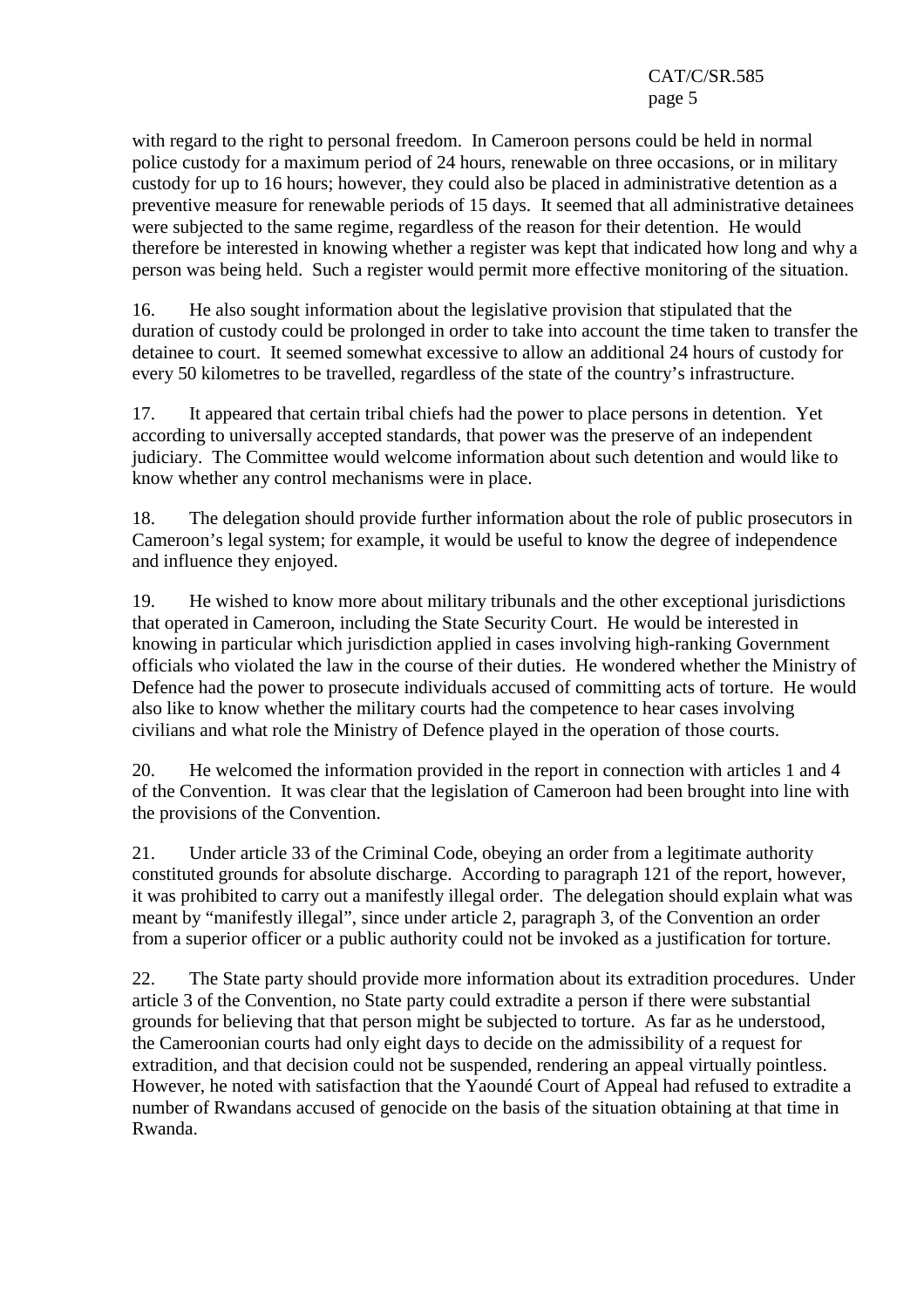23. The report of the Special Rapporteur of the Commission on Human Rights on the question of torture on his visit to Cameroon in 1999 (E/CN.4/2000/9/Add.2) referred to a number of cases that were relevant to the period under review. The delegation should provide some updated information about the status of those cases.

24. Mr. YU Mengjia, Alternate Country Rapporteur, said that he welcomed the efforts being made by the Government of Cameroon to implement the provisions of the Convention. He noted with satisfaction that extensive measures were being taken to provide human rights education and training, including to law enforcement personnel, in compliance with the provisions of article 10 of the Convention and pursuant to the Committee's recommendations. He particularly welcomed the fact that the National Committee on Human Rights and Freedoms and various non-governmental organizations (NGOs) had taken part in such activities. It was to be hoped that the Government would continue to pursue its efforts in that regard.

25. The section of the report dealing with article 11 of the Convention contained very little information, presumably because the information presented in Cameroon's preceding reports apparently still applied. The report stated only that, owing to a lack of financial resources, the prison supervisory commissions had been unable to meet as regularly as they had wished and that the Government had authorized ICRC to visit all its detention centres. Nevertheless, a considerable amount of information about article 11 had been provided elsewhere in the report in connection with other articles.

26. The incorporation into the Criminal Code of article 132 bis, which criminalized torture, and other provisions pertinent to the Convention was a very positive step. Yet despite the progress made by Cameroon in the legislative field, the Committee continued to receive allegations of torture and ill-treatment there, particularly in connection with corruption. Allegedly, the legislative provisions aimed at preventing torture and ill-treatment were not always implemented. For example, the Committee had been informed that it was not uncommon for detainees to arrive at prisons with wounds and torture marks. He would like to know the delegation's views regarding those allegations. He also requested additional information about the claim that gendarmes could not be brought to justice for crimes committed in the course of their duties unless authorization was given by the Ministry of Defence.

27. According to paragraph 286 of the report, the maintenance of custody registers needed to be systematized for all detention centres and the registers needed to be made accessible to the public. It would be useful to know what concrete steps were being taken to achieve that goal and what obstacles were foreseen.

28. Public prosecutors and members of the National Committee on Human Rights and Freedoms reportedly conducted very few visits to places of detention. It would be useful to know whether any conclusions and recommendations were produced following the visits that did take place and whether those findings were made public.

29. In its concluding observations and recommendations on Cameroon's previous report, the Committee had expressed concern about the continuing practice of administrative detention and had recommended that the State party should consider transferring responsibility for prison administration from the Ministry of the Interior to the Ministry of Justice. Judging by the information provided in section V of the current report, the State party had no intention of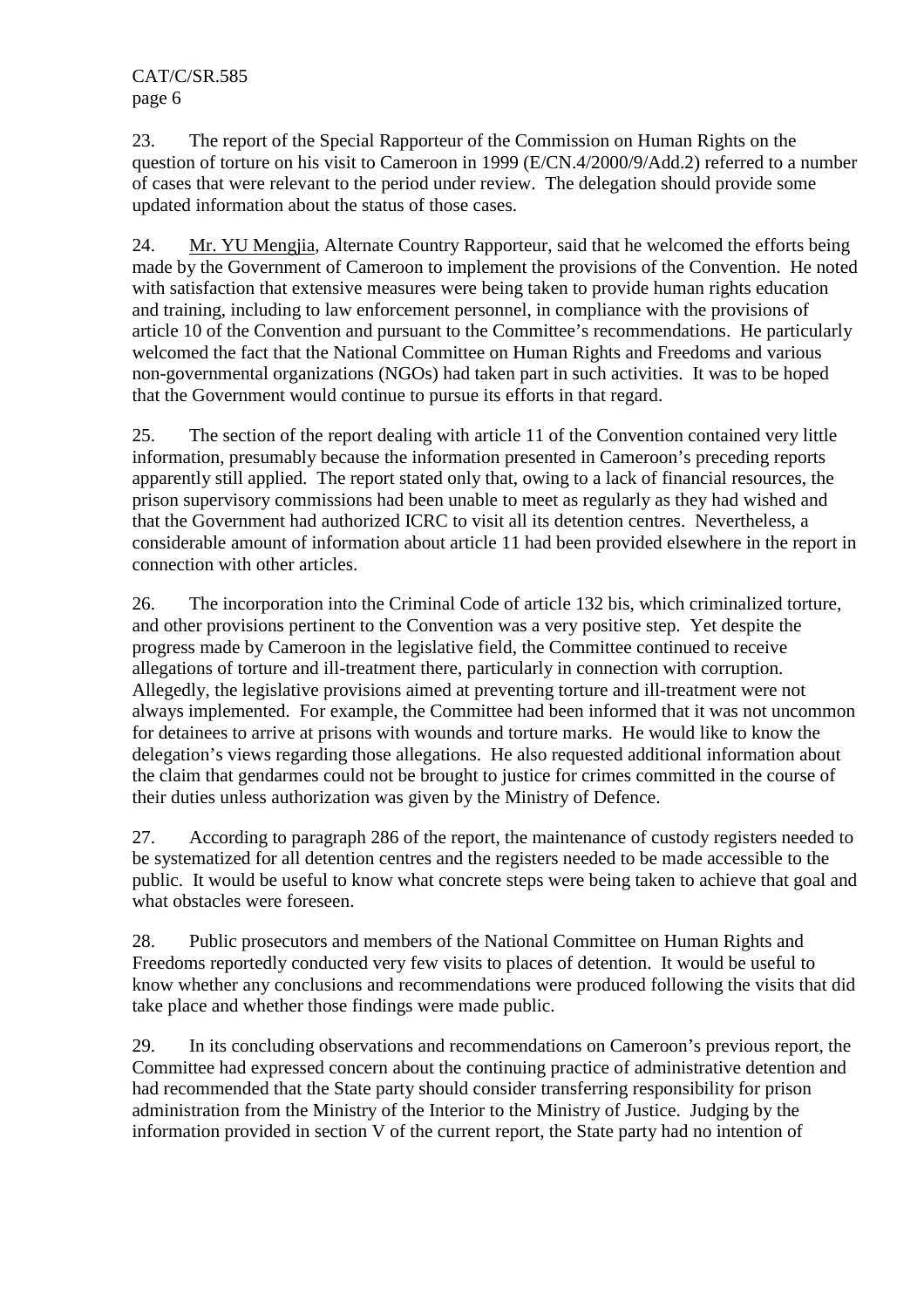accepting that recommendation. According to paragraph 255 of the report, placing the prison administration under the Ministry of Justice would not constitute a panacea, even though it might make it possible to monitor the execution of sentences more closely. However, placing the prison administration under the Ministry of Justice had more advantages than the State party appeared willing to acknowledge.

30. The report indicated that the information provided on article 12 in the previous report still applied. During its consideration of that report, the Committee had expressed concern about the imbalance between the large number of allegations of torture or ill-treatment and the small number of prosecutions and trials. It had recommended that the State party should energetically pursue any inquires that had been opened into allegations of human rights violations and, in cases that had yet to be investigated, order the opening of prompt and impartial inquiries, with any findings reported to the Committee. It was clear that efforts were being made to comply with the Committee's recommendation in that regard; however, he wondered whether there was any truth in the allegation that investigations and proceedings were undertaken only when deaths had occurred. He also wished to receive updated information about the disappearance in 2001 of nine adolescents who had been charged with a very insignificant offence.

31. The report indicated that, in addition to the customary avenues for lodging complaints, persons claiming to be victims of acts of torture could also approach the National Committee on Human Rights and Freedoms, which reportedly received an average of 500 such applications a year. Some facts and figures on those applications should be provided. The delegation should also indicate whether local prosecutors could bring complaints against law enforcement officers suspected of torture or ill-treatment and provide information on any judicial provisions governing such procedures.

32. In its review of the State party's previous report, the Committee had expressed concern at the absence of legislative provisions for the compensation and rehabilitation of victims of torture. According to paragraph 230 of the current report, the question of the rehabilitation or re-education of torture victims was under study. The Committee had also recommended that the State party should introduce provisions into its legislation on the inadmissibility of evidence obtained through torture. In paragraph 232 of the current report the State party recognized that the adoption of an appropriate legislative provision would provide national courts with a legal basis for substantiation in judicial decisions of the reasoning on the inadmissibility of such evidence. He wondered whether the State party had acted on that recognition and taken steps to adopt appropriate legislative provisions.

33. Although Cameroonian law contained no specific offence of cruel, inhuman or degrading treatment or punishment, the State party claimed to be able to deal with such cases on the basis of similar or equivalent offences in the Criminal Code. However, the Committee had received information from a number of NGOs alleging that the State party sometimes acquiesced in tradition-bound and obviously discriminatory acts against women, including acts that were harmful to their physical health and resulted in mental trauma. He asked how prevalent such acts were and what steps the authorities envisaged to discourage them.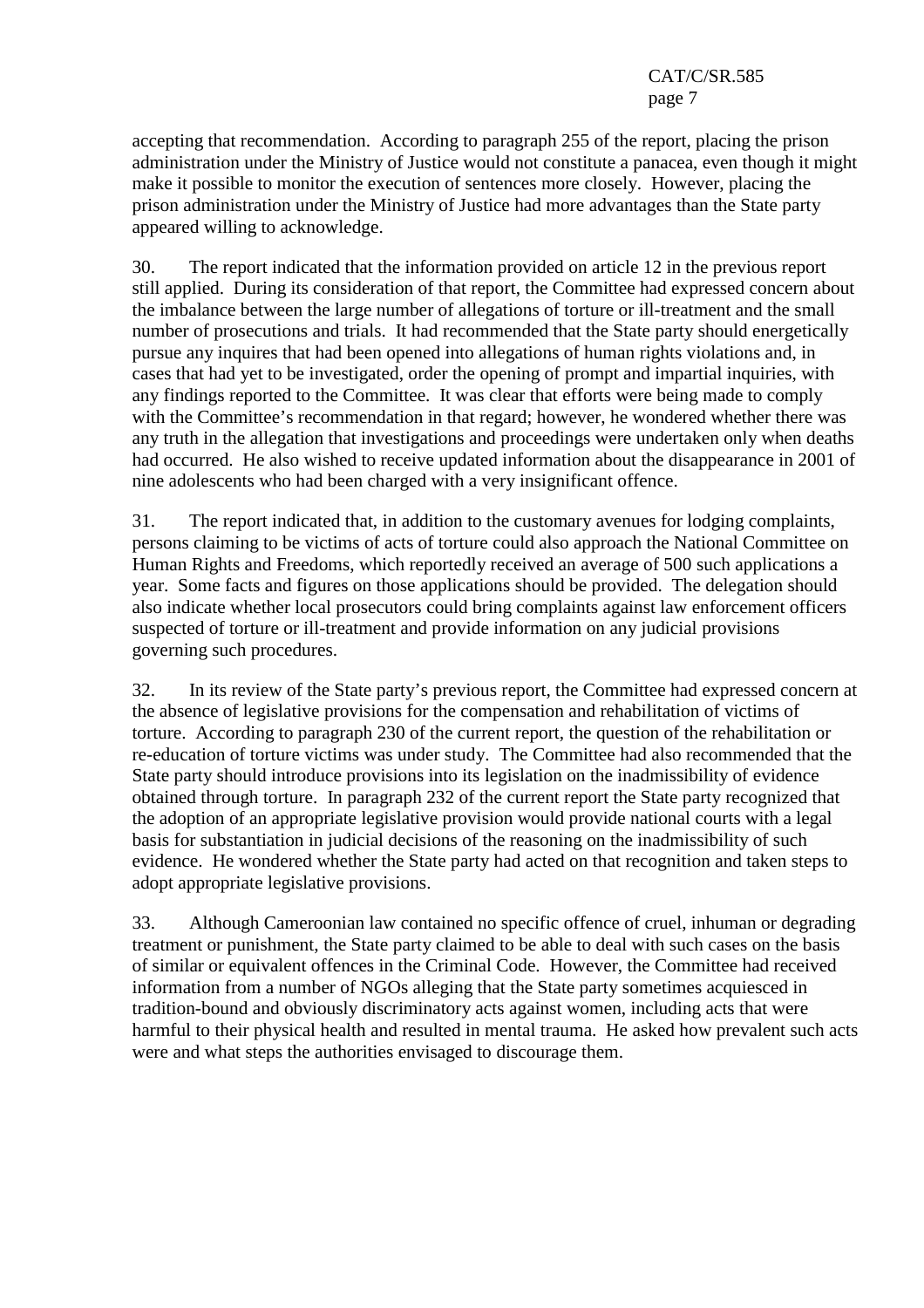34. He recognized that Cameroon's unfavourable legacy and enormous economic difficulties made the struggle to improve conditions in many areas doubly hard. However, he encouraged the State party to persist in the knowledge that every improvement, however modest, was well worth the effort.

35. Mr. EL MASRY praised the Cameroonian report and the State party's efforts to honour its international commitments, which set it apart from many other States in the region.

36. The Committee had received reports that traditional chiefs known as "lamidos" or "sultans" were the instigators of arbitrary detention and ill-treatment, particularly with respect to their political opponents. Their guards allegedly even practised torture, which had led in one case to the death of the victim, David Dilwa. Mr. Dilwa had been arrested for theft by the territorial gendarmerie, which had decided to release him for lack of evidence. However, the sergeant concerned had handed him over to a traditional chief who had subjected him to torture, with lethal consequences. More information should be provided about the scope of the authority of local chiefs. It seemed that their main task was to act as a traditional court if they were accepted by both parties to a dispute. He wished to know whether the law authorized them to arrest suspects and conduct investigations. It was allegedly extremely difficult to question them about their misbehaviour: did that mean that they were above the law in practice?

37. Mr. MERIÑO MENÉNDEZ agreed with Mr. El Masry that Cameroon was setting an example to States parties in sub-Saharan Africa.

38. According to paragraph 76 of the report, supervision of administrative detention by the courts was possible. He would appreciate more information about the possible role of the courts and wished to know whether administrative detention was ordered in cases of unpaid debt.

39. He asked whether there were any figures concerning recourse to incommunicado detention of prisoners, especially in Nkondengui prison. Apparently such detention, which greatly increased inmates' vulnerability, was regularly used as a form of punishment.

40. He asked whether it was true that in some prisons detainees were required to pay for medical care themselves. Did the draft Code of Criminal Procedure guarantee access to counsel for all prisoners and, if so, under what conditions?

41. In its review of Cameroon's second periodic report, the Committee had welcomed the fact that the principle of non-refoulement, as set forth in article 3 of the Convention, had been applied in the Cameroonian courts. He trusted that there had been no change in legislation or practice in the meantime and that the State party continued to ensure that no person was extradited to a country where he or she was in danger of being subjected to torture.

42. Mr. MAVROMMATIS expressed satisfaction at the incorporation of articles 1 and 4 of the Convention into constitutional law. There was still, however, some discrepancy between legislative provisions and practice, and it was incumbent on the State party to study ways and means of rectifying the situation. Problems relating to conditions of detention were compounded by security considerations and the invocation of tribal customs and practices. He recommended the introduction of measures such as unannounced inspections of places of detention.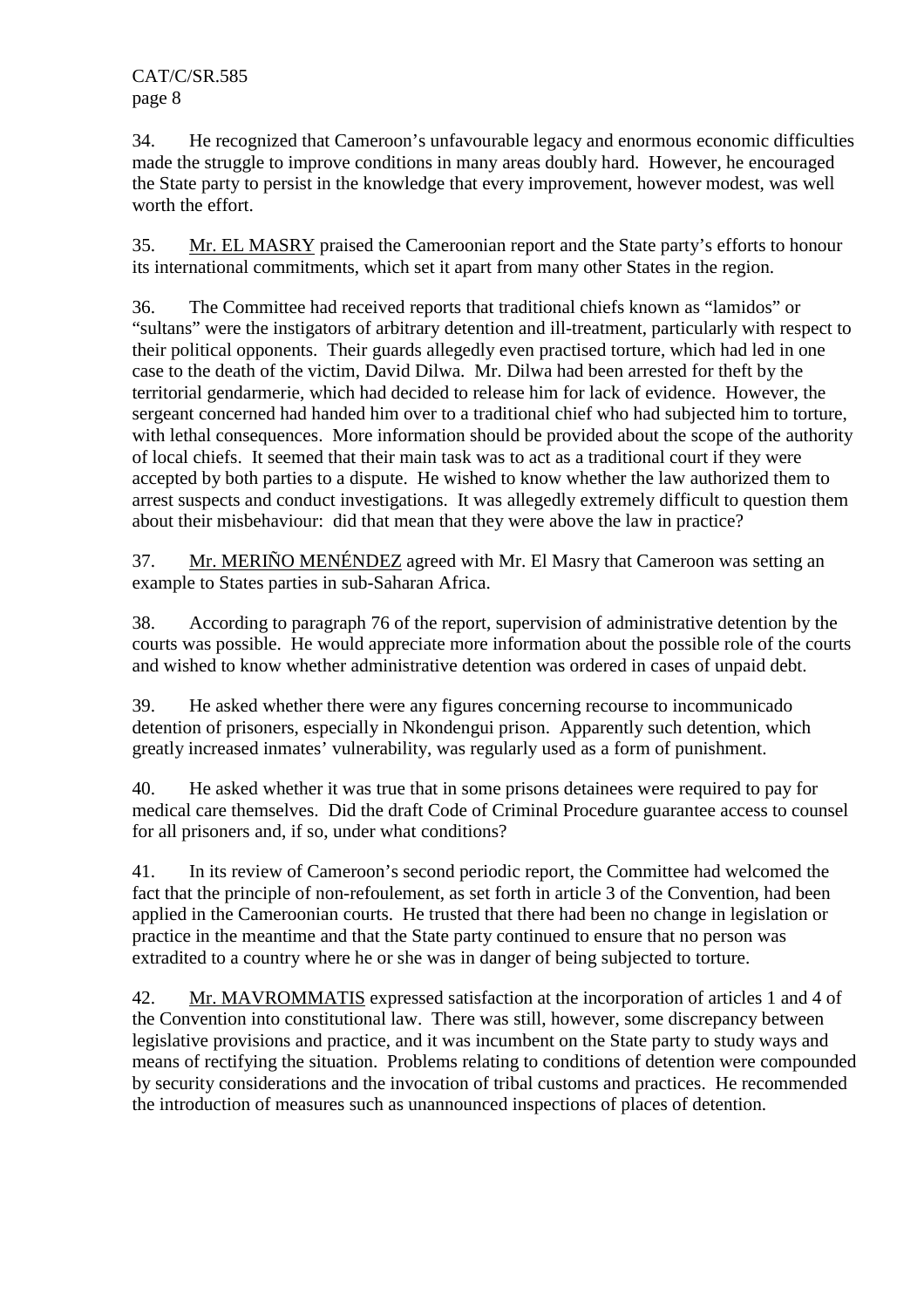43. He asked why exceptional jurisdictions were still considered necessary and what competence they enjoyed. He wondered, for example, whether people other than military personnel were tried in military courts. He also wished to know what measures were taken to ensure that exceptional courts, including courts that tried politicians, complied strictly with international human rights norms.

44. Mr. GROSSMAN asked whether military courts were composed of a single judge or a bench of judges and what kind of training judges received. Were the proceedings public, were defendants given access to counsel, and could they appeal to, or seek some other remedy from, civilian courts? He would also welcome figures on the number of cases that had resulted in convictions and details of the categories of charges brought against defendants. He, too, wished to hear about the scope of the jurisdiction of military courts and their compatibility with the State party's international obligations if they were authorized to try civilians.

45. He wished to know more about the procedures that were available to deal with allegations of torture and whether a register of complaints existed. It would be useful to have some indication of the proportion of complaints that led to judicial proceedings. Was there any legal remedy available where the prosecutorial authorities failed to act on a complaint of torture?

46. Ms. GAER said that she had had difficulty interpreting the statistics in paragraph 99 of the report. Table 1 indicated that 18 police constables had been convicted, whereas table 2 showed that 22 disciplinary cases involving police constables were pending and 11 had been resolved. Yet there was no indication of what period the statistics referred to, nor was it stated whether the Cameroonian authorities regarded the violations in question as cases falling within the scope of the Convention. With reference to tables 3, 4 and 5 in paragraph 109 of the report, she noted that there had been three or four times more complaints than disciplinary proceedings in the years indicated. Could the State party explain why? It would also be helpful to obtain more information about the age and gender of the victims of human rights violations during the period 1997-1999.

47. She had been pleased to learn from paragraph 100 of the report that the principle of segregating men, women and children in places of detention was scrupulously observed. However, according to information that the Committee had received from NGOs, female prisoners were still occasionally housed with male prisoners and continued to be subjected to sexual violence at the hands of prison officers and State officials. The reporting State should comment on those allegations, describe how it monitored inmates at risk from sexual violence and indicate how sex abusers were brought to account.

48. Although the detailed list of cases involving human rights abuses committed by members of the armed forces (paras. 120-125 and 129-135) clearly indicated that a serious human rights problem existed in Cameroon, she nevertheless wished to commend the Government for its frankness and its willingness to take action. She had been particularly impressed by the case in which the court had annulled the entire proceedings on the ground that the confessions obtained had been extracted in flagrant and manifest violation of human rights (paras. 134 and 215). However, she wished to know whether that had been an isolated case and how long it had taken the court to establish that the confessions had been extracted under torture.